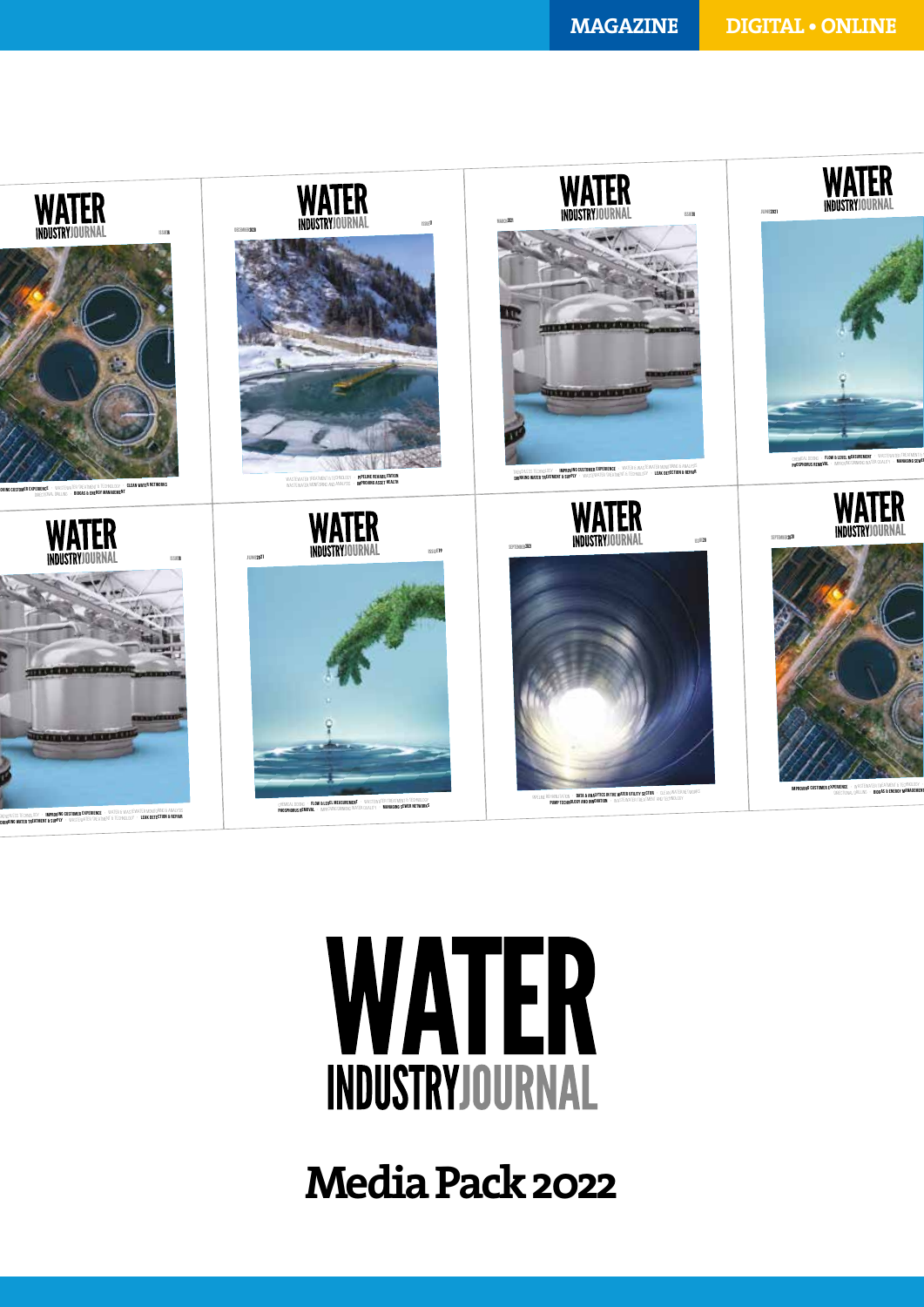## **Contents**



- **o4** | Water Industry Journal Magazine
- os | Advertisers
- **06** | Demographics & Key Recipients
- **o7** Schedule & Feature List
- **o8** | Advertising Rates
- og | Digital Packages
- 10 | Digital Packages
- 11 | Specifications
- 12 | Contact

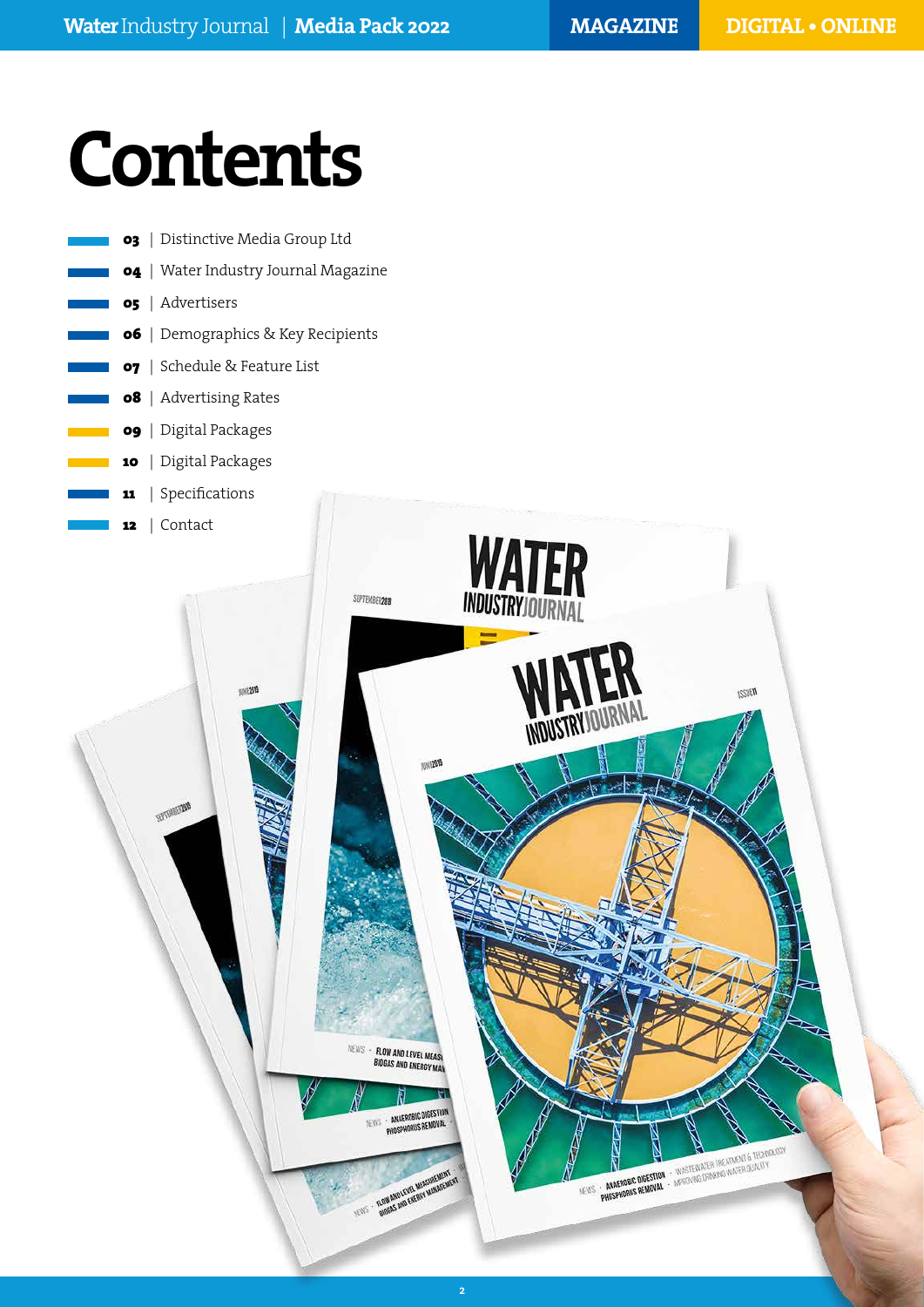## **Publisher**

*Established in 2003, Distinctive Publishing, (now Distinctive Media Group Ltd), is a well established publisher of industry journals and industry specific publications.*

Based in Newcastle upon Tyne for over 17 years, our organisation is well established within the publishing industry; sharing exceptional links within the print, distribution and marketing industries throughout the UK. We represent some of the world's leading brands in terms of design and marketing, while producing and distributing some of the UK's most respected publications.

Our approach to quality and service are our main hallmarks and our reputation throughout the publishing fraternity is unsurpassed in respect of quality of product and client interaction. We have an enviable history of fostering relationships that add long term value to client brands, while providing consultative excellence to advertisers that reflect and endorse the philosophy of their organisations; an approach that has proven to grow and enrich our clients growth aspirations; Our Company representatives are some of the best trained within the water industry, and our staff loyalty serves as a reminder that our team have an element of longevity and professionalism necessary to provide long term winning strategies for clients and partners alike.

**Over 31,000 editorials**

**24,000 Advertisers Approx**

**publications 25,000 annually profiled social followers and growing** 

**2 million page impressions**

**Over 1,200 Publications** 

**100,000 recipients of** 

**Distinctive** 

**Over 166,000 downloads Over**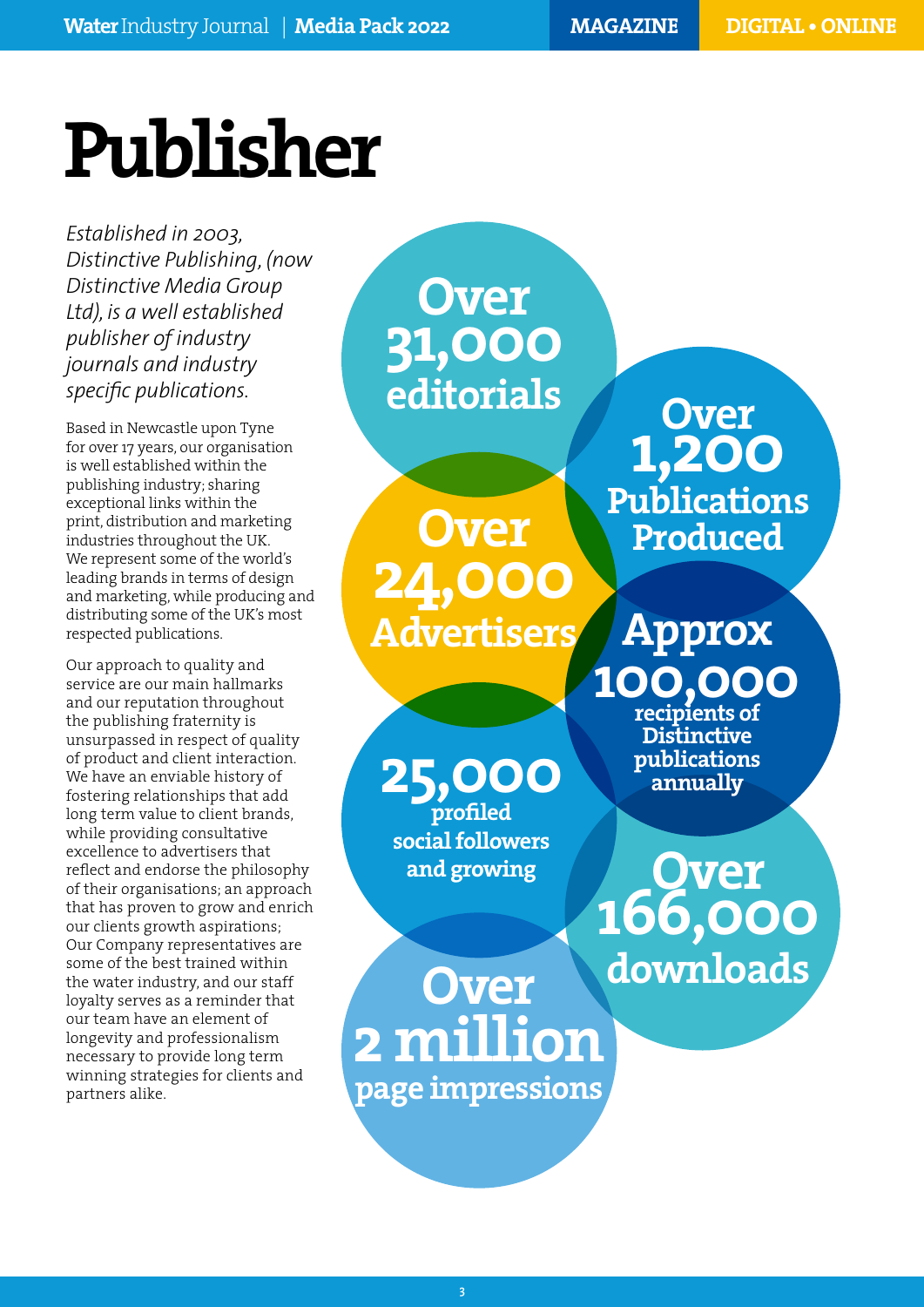## **Water Industry Journal**

Water Industry Journal is the new voice of the water industry, giving expert industry analysis and comment on legislation, regulations and innovations as well as insights on leadership and management issues throughout the water and waste water industry.

Covering aspects such as revealing profiles and interviews of some of the industry's leading lights, WIJ aims to inspire and educate its readership with insightful case studies and features, matched with a a refreshing mix of industry specific news that impact the current industry landscape.

Aimed specifically at the Water and Wastewater industry, WIJ is mailed out on an individual named basis to over 3500 water industry professionals across the UK's water and waste waster utility companies, Tier 1 and Tier 2 contractors, wider supply chain and regulators.

Wherever it is found, WIJ aims to enlighten and empower its readership by enhancing, contributing and encouraging the readership throughout the water industry supply chain.

WIJ IS THE ONLY INDEPENDENT PUBLICATION TO BE DELIVERED TO ALL SENIOR EXECUTIVES THROUGHOUT THE WATER AND WASTE WATER INDUSTRIES ACROSS THE UK

### **Audience**

Print Magazine - **3,600** Print Magazine Readership - **11,000** Online Magazine Subscribers - **1,500** Social Media followers - **9,000**

#### **Website stats**

Average visits per month: **4,800** Average page views per month: **14,400**

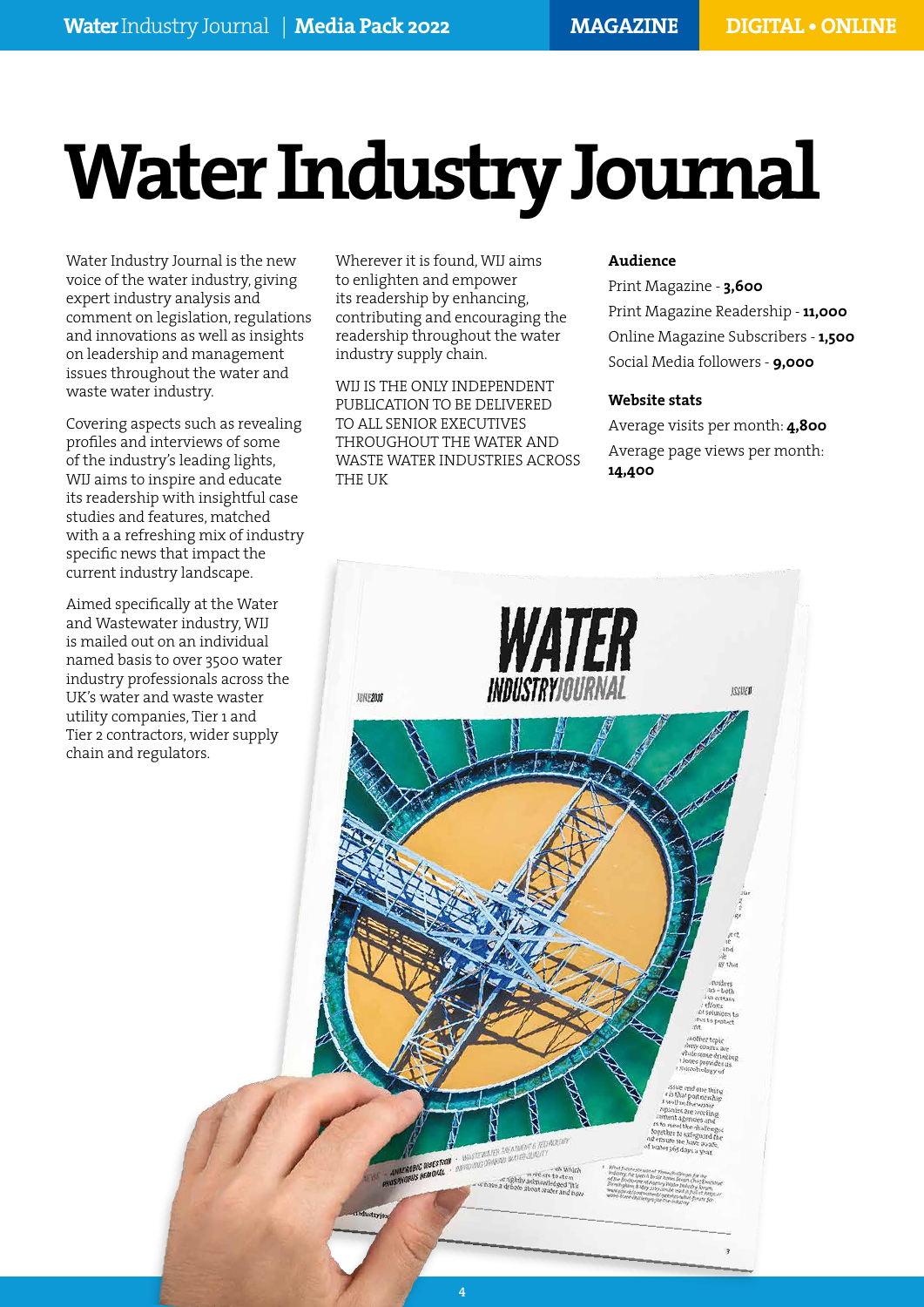Flow and Level Measurement

## **Advertisers**

*Distinctive Media Group Ltd have worked with some of the largest brands throughout the water industry for the past 10 years*

**ADLER AND ALLAN APEM AQUAM ASSET INTERNATIONAL ATI UK ATKINS CD ENVIRO CLEAR WATER CONTROLS COSTAIN CROSS8 DRAEGER ELIQUO HYDROK ESRI**

**EXETER UNIVERSITY FLEXIM INSTRUMENTS G FISCHER SALES GRUNDFOS PUMPS HALMA HWM HYDRO INTERNATIONAL METROHM MITSUBISHI ELECTRIC MORRISON UTILITY SERVICES MOTT MACDONALD MWH PANTON MCLEOD**

**PAX WATER PULSAR QUANTUM CONTROLS SELWOOD GROUP STONBURY SUEZ TARMAC UNIVERSITY OF BATH UNIVERSITY OF NEWCASTLE VEGA CONTROLS VEOLIA**

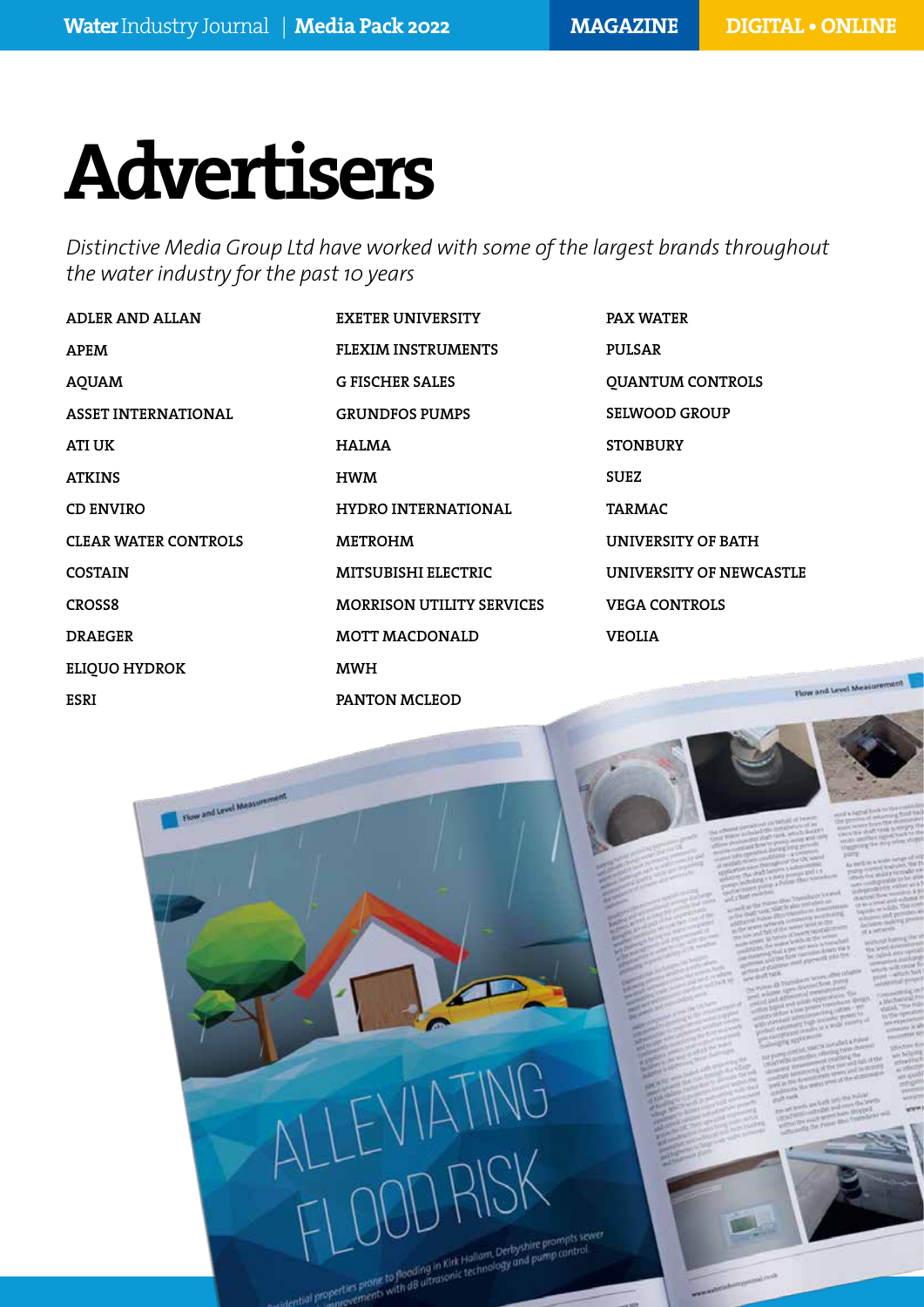## **Demographics & Key Recipients**



## **WATER ONLY COMPANIES**

- Affinity Water
- Bournemouth Water
- Bristol Water
- Cambridge Water (South Staffs)
- Cholderton and District Water
- Dee Valley Water
- Essex & Suffolk Water (Northumbrian)
- Hartlepool Water (Anglian)
- Portsmouth Water
- South East Water
- South Staffs Water
- Sutton and East Surrey Water

## **NATER AND WASTEWATER COMPANIES**

- Anglian Water (Hartlepool Water)
- Dwr Cymru Welsh Water
- Northern Ireland Water
- Northumbrian Water
- Scottish Water
- Severn Trent Water
- South West Water
- Southern Water
- Thames Water
- United Utilities
- Wessex Water
- Yorkshire Water

## **LOCAL WATER AND WASTEWATER COMPANIES**

- Albion Water
- Independent Water Networks
- Peel Water Networks
- SSE Water
- Thames Water Commercial Services
- Veolia Water Projects
- n **TIER 1 CONTRACTORS**
- n **TIER 2 CONTRACTORS**
- **WATER SECTOR SUPPLY CHAIN**
- n **WATER REGULATORS (E.G. ENVIRONMENT AGENCY, OFWAT ETC)**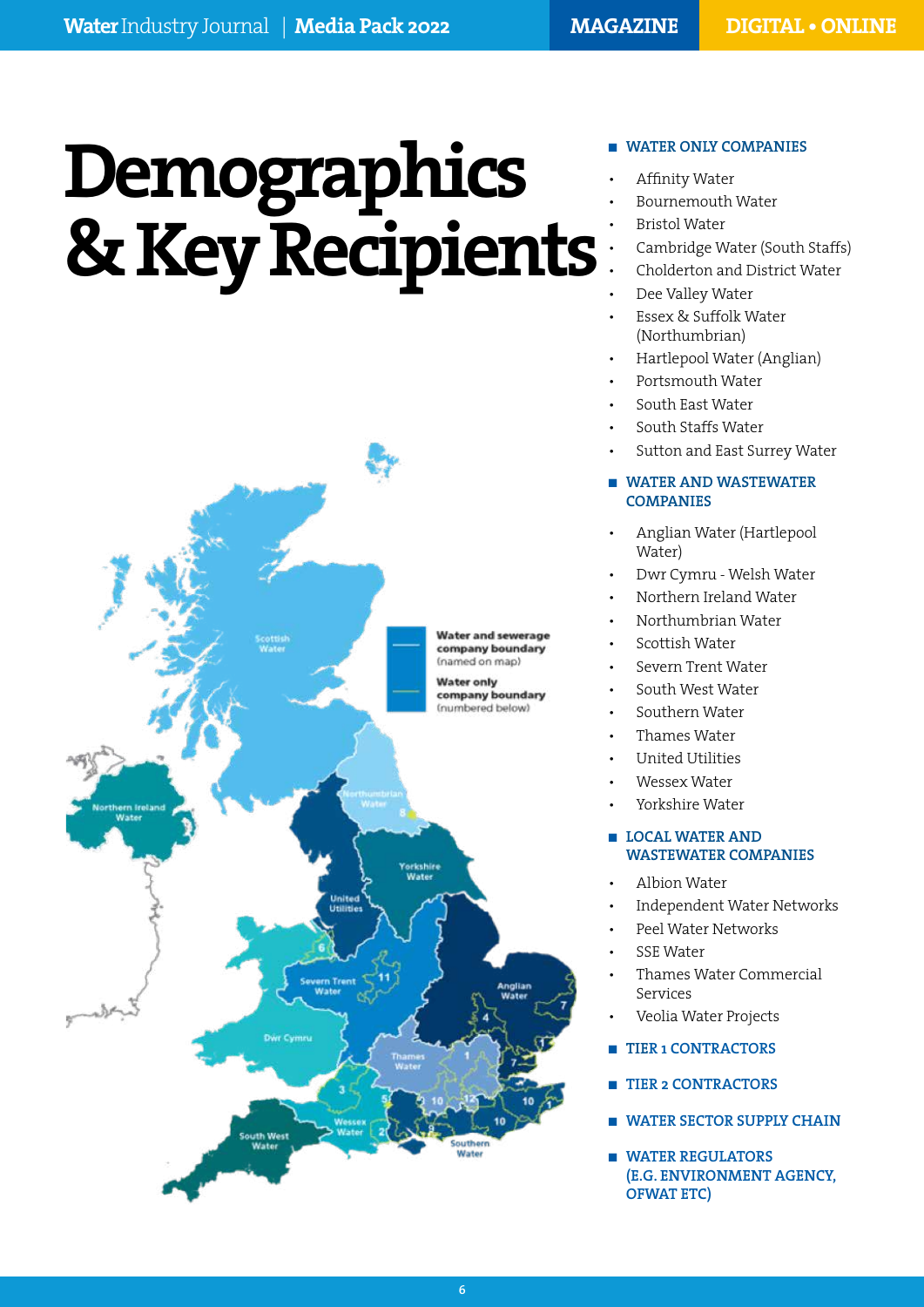## **Print Schedule & Feature List 2022**

## **QUARTER 1 - PUBLISHED MARCH**

- **Leak Detection & Repair**
- **Digital Transformation**
- **Managing Asset Health & Building Resilience**
- **Drinking Water Treatment**
- **Improving Customer Experience**
- Wastewater Treatment & Technology

## **QUARTER 2 - PUBLISHED JUNE**

- **Chemical Dosing**
- **Digital Transformation**
- Flow & Level Measurement
- Clean Water Networks
- Planning & Adapting to Climate Change
- **Wastewater Treatment & Technology**

## **QUARTER 3 - PUBLISHED SEPTEMBER**

- Improving Drinking Water Ouality
- Digital Transformation
- **Leak Detection & Repair**
- **Pump Technology & Innovation**
- **Phosphorus Removal**
- **NA** Wastewater Treatment & Technology

## **QUARTER 4 - PUBLISHED DECEMBER**

- **Pressure Sensors for Water Pipelines**
- **Digital Transformation**
- **Managing Sewer Networks**
- Water & Wastewater Monitoring & Analysis
- **Trenchless Technology**
- Wastewater Treatment & Technology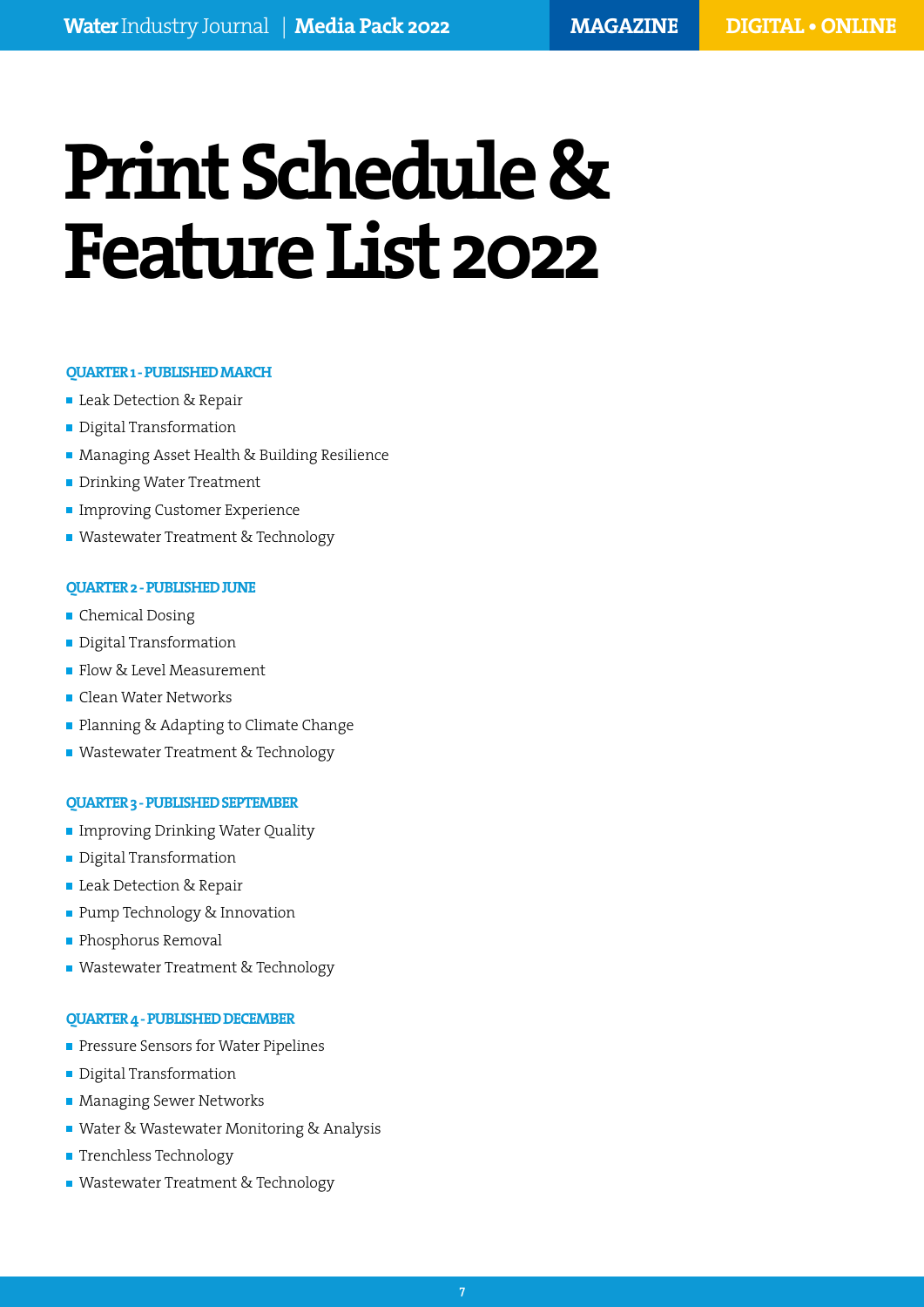## **Standard Advertising Rates**

| Inside Front Cover: | £2,200 |
|---------------------|--------|
| Inside Back Cover:  | £2,000 |
| Outside Back Cover: | £2,200 |
| Double Page Spread: | £1,900 |
| Full Page:          | £1,000 |
| Half Page:          | £550   |
| Quarter Page:       | £300   |

## **Multiple Edition Discounts:**

| 4 Issues  | 10% |
|-----------|-----|
| 3 Issues: | 7%  |
| 2 Issues: | 5%  |

## **Pre-Payment Discounts** (invoiced in full on receipt of order)

| 2 Issues: | 10% |
|-----------|-----|
| 3 Issues: | 15% |
| 4 Issues: | 20% |

*All prices quoted are exclusive of VAT*

*All bookings include a digital link to your website from our ISSUU publication to encourage further audience traffic.*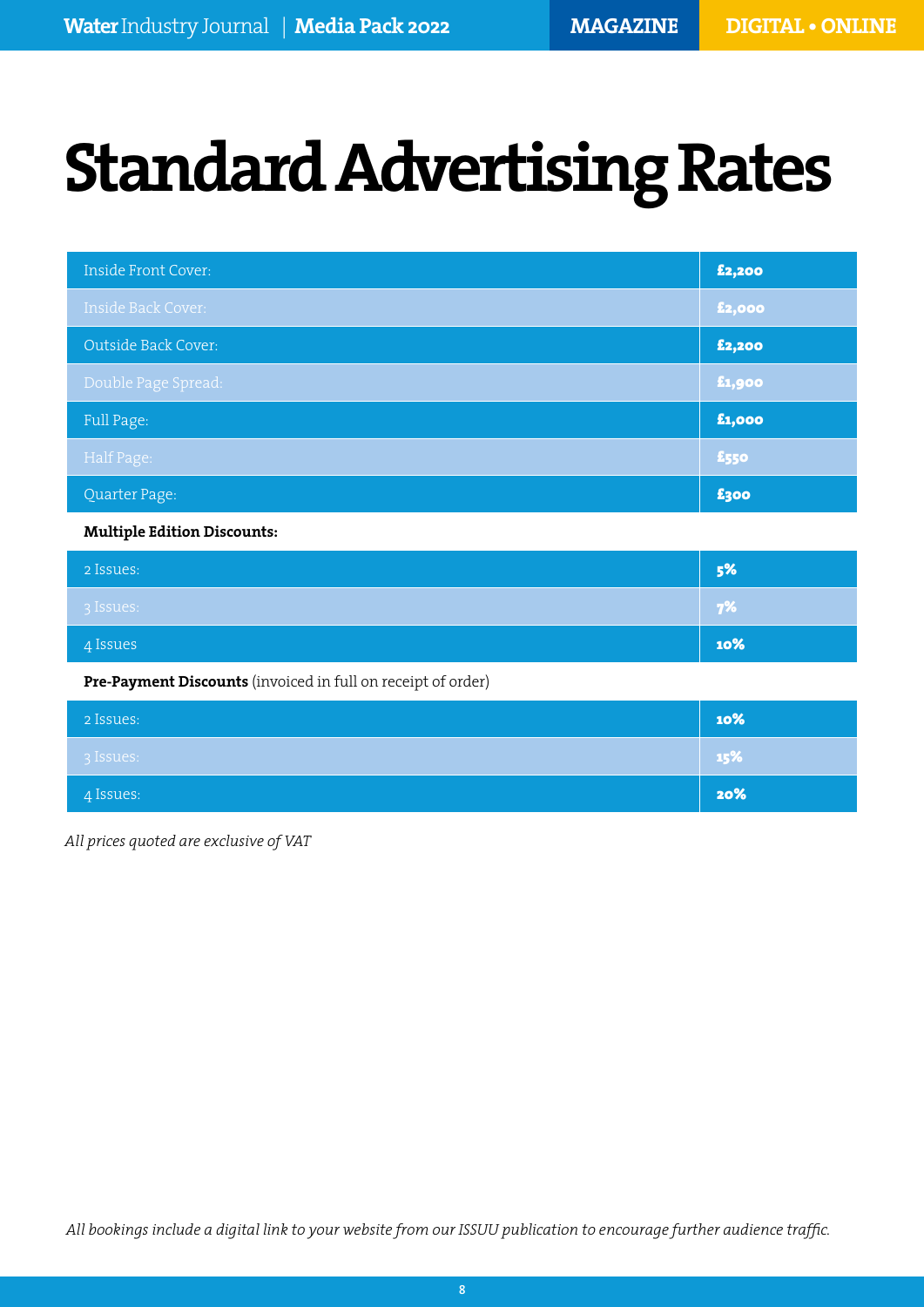# **Digital packages**

## **Professional PR Package**

Our on-line and social media option is our "Professional PR Package" for press releases, webinars and case studies. The service consists of:-

- **Unlimited uploads to www.waterindustryjournal.co.uk**  for 12 months
- Each article shared 3 times over a month on our LinkedIn & Twitter channels
- **Analytics reporting included for** each article
- 12 Month Package **£625**



## **Digital Package for Customer Announcements/Product launches**

- Editorial feature on your products and/or services on the **waterindustryjournal.co.uk**
- **Featured on the home page of www.waterindustryjournal.co.uk** – one of the top three articles
- Featured as our Product Spotlight of the Week in our eNews letter including links to your profile (One week)
- Shared 6 times on our social media  $\Box$ channels – one month campaign
- One month of analytics reporting included for the article

Package is **£415**

*All prices quoted are exclusive of VAT*

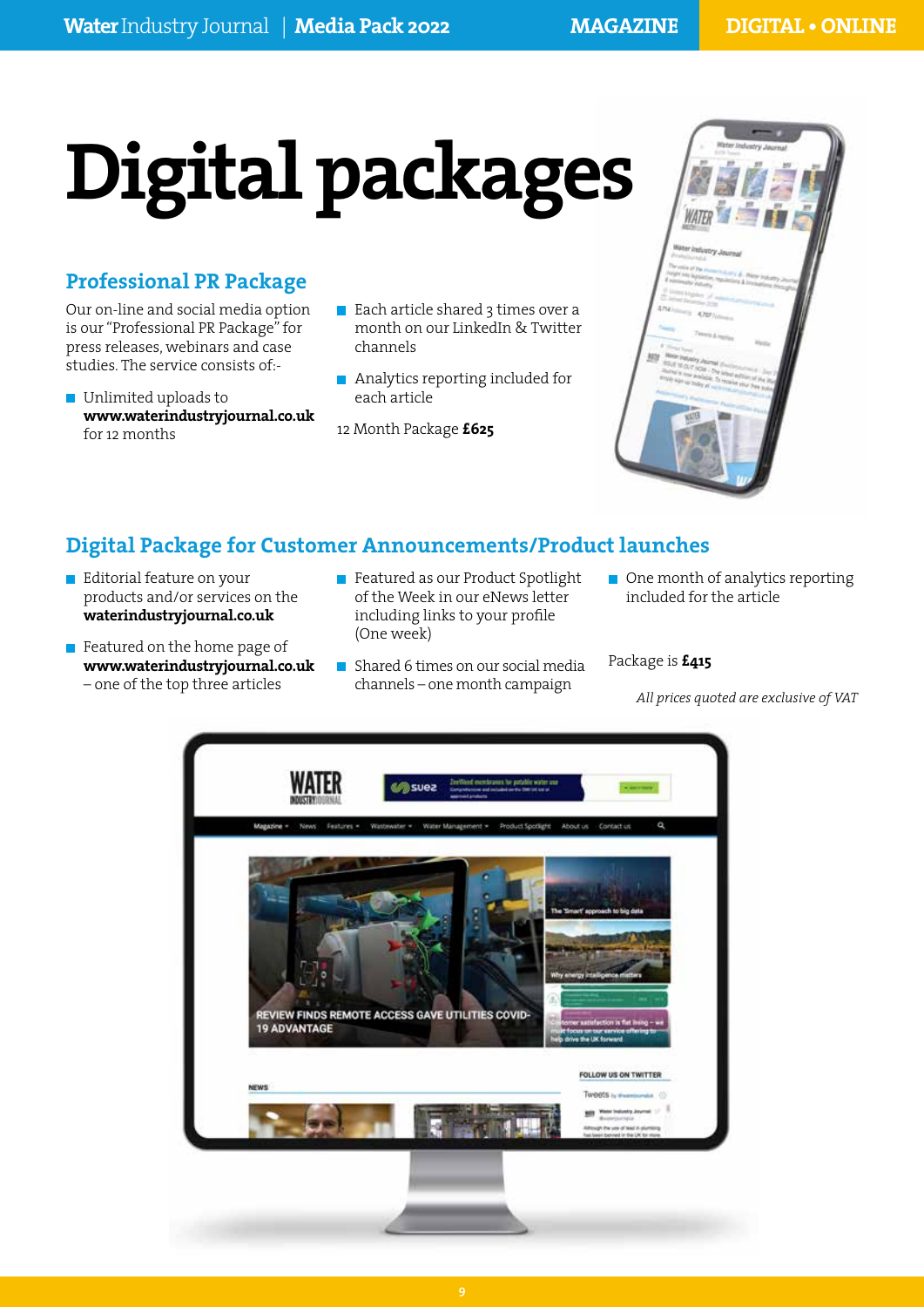Selected social media promotion of key articles max 4 per month All articles submitted would be reviewed as potential content to

**Analytics report for your banner** activity supplied for every quarter

 $\blacksquare$  Prominent visibility to readers, providing increased website traffic and brand awareness among a relevant audience

go into the magazine

of your campaign

3 months **£630** 6 months **£945** 12 months **£1260**

# **Digital packages**

## **Website Banners**

The Water Industry Journal website offers a range of banner advertising options at cost-effective prices.

With an average of 1000+ website views weekly, our web banners help businesses build brand recognition, promote their products & services and effectively target those in the water industry.

From **£295** per month

## **Website Pop-Ups**

With amplified visibility and direct links back to your website, popup adverts are an effective digital advertising method to increase traffic conversion and get your products and services seen.

## From **£299** per month



## **Feature Sponsorship**

This exclusive offering presents companies with the opportunity to become the sole sponsor of one of our key categories within the features section on the website, which carries news and articles from established and leading organisations across the industry.

By becoming one of our feature sponsors, companies will receive the following:

- **Exclusive sole sponsor of the** category
- **Upload unlimited articles to the** sponsored category

## **eNews Sponsorship**

We offer the opportunity to sponsor our bi-weekly eNews bulletin

The sponsorship includes:

- Solus Sponsorship
- Two banners top and bottom
- $\blacksquare$  Banners can be different
- 

**Linked to your website / landing** page

■ 45 word sponsor message

Price is:

**£265** for one week

**£835** for four weeks – does not have to be consecutive weeks

## **Eshot**

- Dedicated eshot about your product/services
- Content written by yourselves
- **Analytics report supplied** following eshot mailing
- From **£520**

## **Webinar/Virtual Event promotion package**

- Web banner on Water Industry Journal website **www.waterindustryjournal.co.uk** for 2 weeks
- Dedicated e-shot about your event
- News article about event on website
- **Promotion of webinar or event** to magazine's social media following (Linkedin & Twitter) – 1 post per day on both platforms during week leading up to event

## From **£835**

*All prices quoted are exclusive of VAT*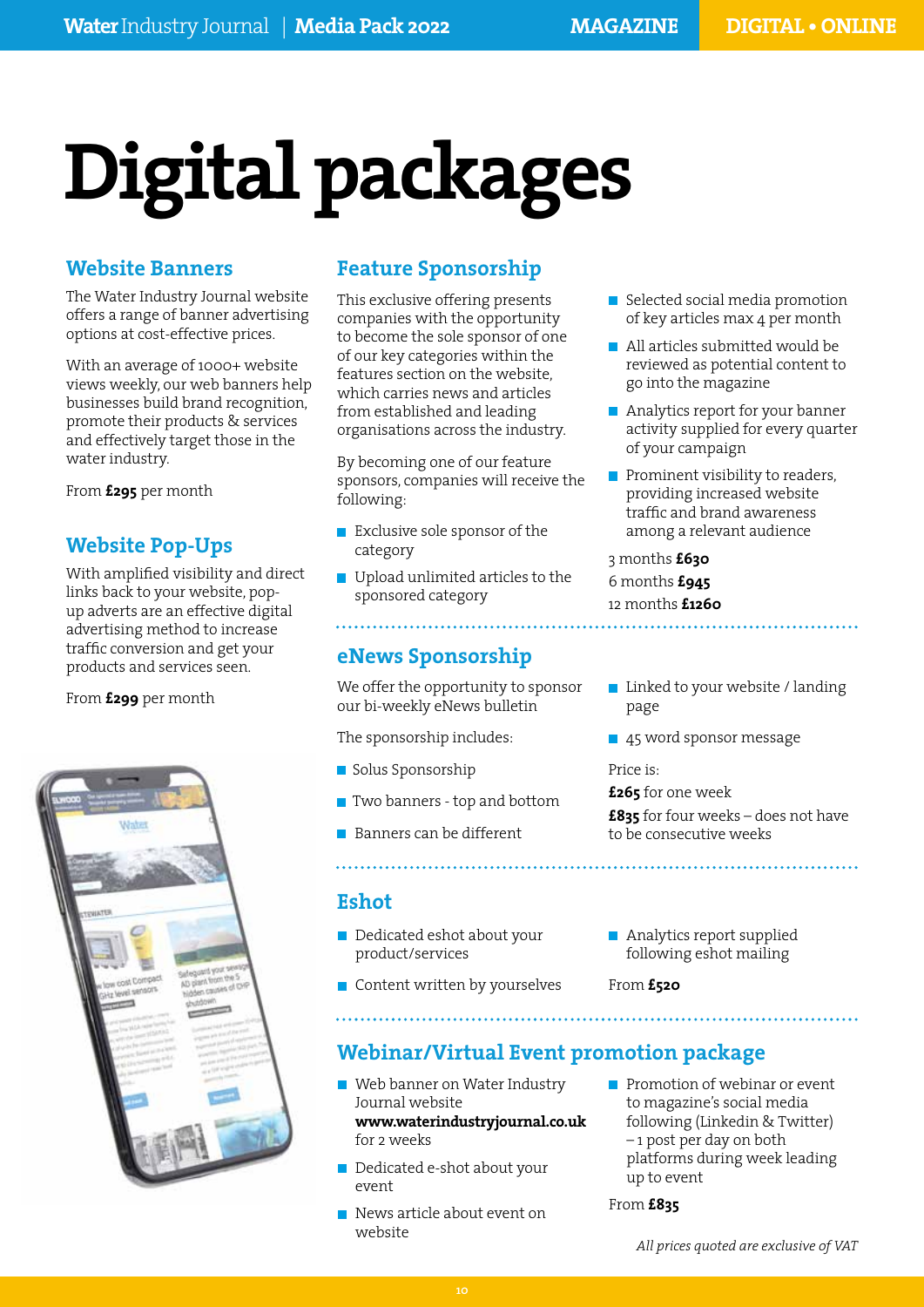## **Specifications**

#### **MECHANICAL DATA:**

Full Page Trim Size: 297mm x 210mm

Type Area: 275mm x 182mm

Bleed: 303mm x 216mm

Half Page Horizontal: 115mm x 180mm

Double Page Spread: 297mm x 420mm (trim area) 275mm x 394mm (type area)

303mm x 426mm (bleed)

#### **SUPPLIED ARTWORK:**

Advertisers supplying complete artwork should supply in the following formats:

Files can be supplied as a high resolution PDF. All fonts should be embedded or sent as outlines.

We also accept photoshop files at 300dpi and CMYK.

Images in Word, Excel or Powerpoint cannot be used for this publication.

## **SUPPLIED COPY:**

Text should be supplied as a text document. Please provide high resolution (at least 300dpi) logos and images with captions.

Artwork can be sent via email to:

production@distinctivegroup.co.uk

#### **DOUBLE PAGE SREAD**

297mm x 420mm (trim area)

303mm x 426mm (with bleed)

#### **FULL PAGE**

297mm x 210mm (trim area)

303mm x 216mm (with bleed)

**HALF PAGE** 115mm x 180mm